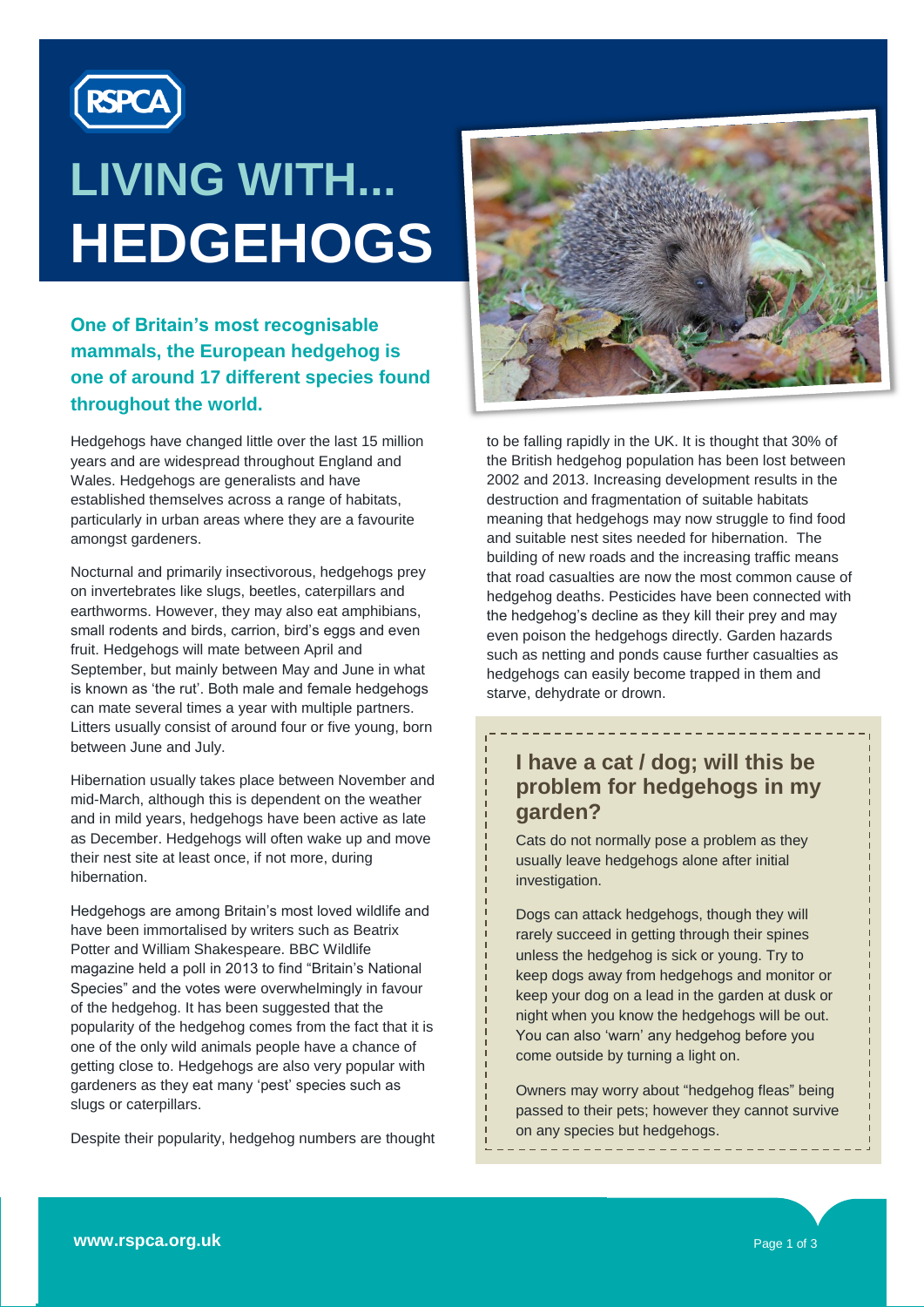# **LIVING WITH... HEDGEHOGS**

## **How can I help hedgehogs in my garden?**

There are a number of things you can do to make your garden safer and more appealing to hedgehogs:

- **Hedgehog corridors**: Hedgehogs travel on average a mile a day and may be impeded by walls and fences. You can help by using fencing with gaps, removing a brick from the wall, cutting a hole in your fence or digging a tunnel underneath.
- **Hedgerows**: Swapping your wall or fencing for hedgerows provides a route in and out of your garden, as well as shelter for a range of wildlife.
- **Gardening**: Leave 'wild', insect-friendly areas in your garden to encourage invertebrates for hedgehogs to eat and provide shelter for the hedgehogs themselves. Check carefully for animals before moving or strimming your lawn and take care when turning over compost or leaf piles with a spade or pitch fork.
- **Log, compost or leaf piles:** Provide shelter for nesting mothers, young hoglets and hibernating hedgehogs, plus as havens for invertebrates they provide an all-year food supply.
- **Ponds**: Provide a natural source of water and attract invertebrates for hedgehogs to eat. Make sure you slope the edges of the pond or use stones to create "steps" so that hedgehogs can climb out if they fall in!
- **Hedgehog homes**: Detailed plans for building a hedgehog house can be found at **[www.hedgehogstreet.org](http://www.hedgehogstreet.org/)** and **[www.britishhedgehogs.org.uk](http://www.britishhedgehogs.org.uk/)**.



## **Should I put food out for hedgehogs in my area?**

Supplementing a hedgehog's natural diet by leaving out food is a great way to help hedgehogs in your area. Hedgehogs will love tinned dog or cat food and crushed dog or cat biscuits (not fishbased). Hedgehog food is also highly recommended and often available from suppliers of wild bird food.

**Never feed hedgehog's bread and/or milk**! Cow"s milk can cause diarrhoea and bread is very low in nutrients.

**Leave a shallow dish of fresh clean water every day**. Clean the dish outside (not in the kitchen) every day with hot soapy water and rinse well.

- **Bonfires**: Always thoroughly disturb bonfires before lighting, as there could be hedgehogs nesting or hiding inside.
- **Netting**: Make sure that if you do have any netting in your garden that you ensure it is well above ground level as hedgehogs can easily become caught in netting or wire. Pack away or roll up fruit nets, tennis and goal nets or similar when not in use. The RSPCA recommends replacing any netting in your garden with solid metal mesh.
- **Drains and holes**: Hedgehogs can easily fall into uncovered drains or holes in your garden. Cover holes or check them every day to ensure no hedgehogs have become trapped.
- **Litter**: Litter is a big problem for all wild animals as they can become trapped, injured or choke; make sure your garden is clear of all litter.
- **Chemicals**: Slug pellets can poison hedgehogs and should be used only as a last resort. Instead try using one of many "natural" alternatives, like crushed eggshells or coffee grounds. Wood preservatives can be ingested by hedgehogs and should be replaced with a wildlifefriendly water-based alternative. Pesticides will reduce the prey available to a hedgehog and should be used sparingly or not at all.
- **Sheds**: Don't close your shed doors if you usually keep them open, there may be hedgehogs nesting there. Make sure any dangerous chemicals or tools are kept well off the ground. Don't dismantle your shed around October time as hoglets may be nesting underneath the floor.